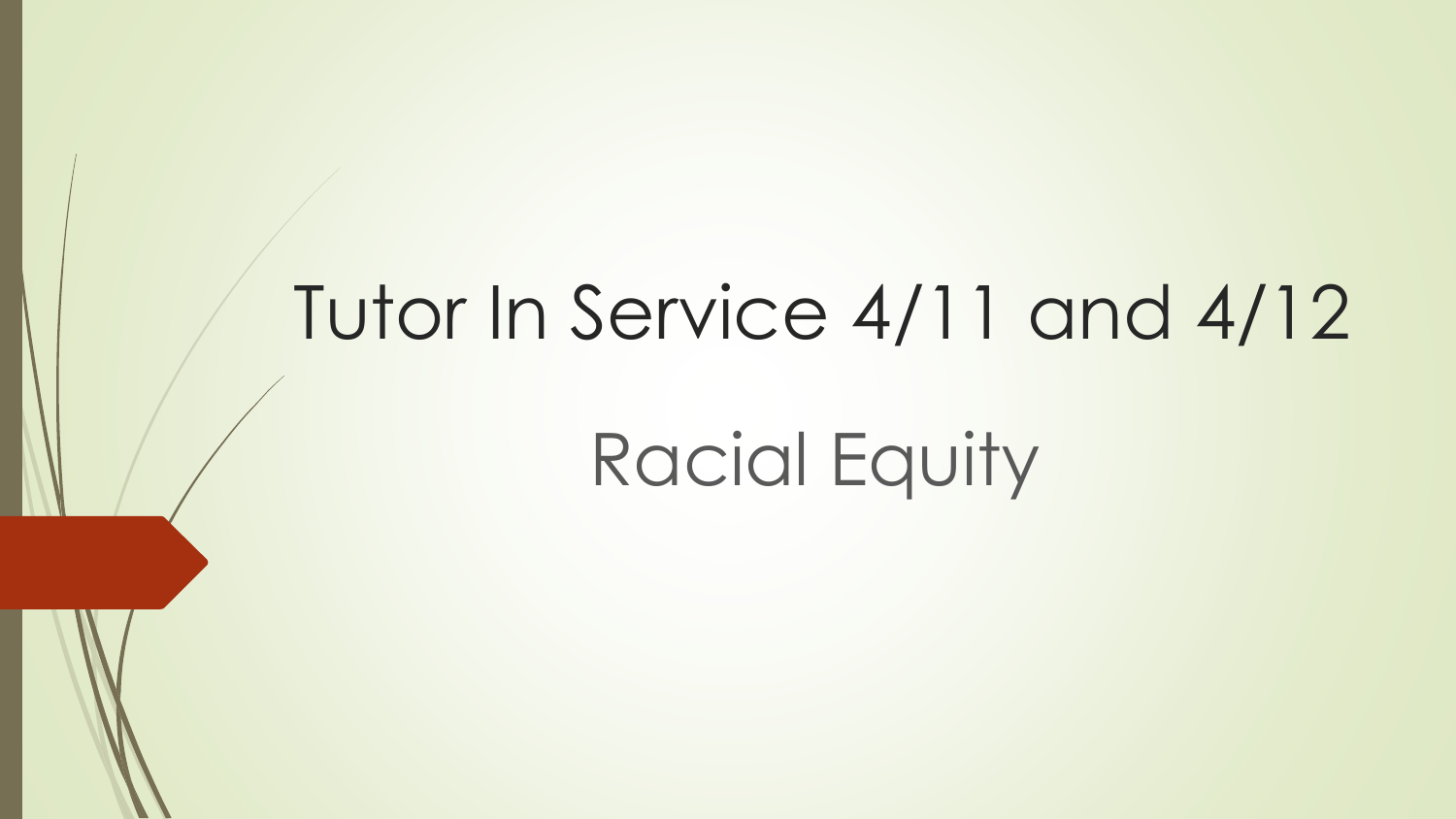### What it takes to be racially literate Ted Talk

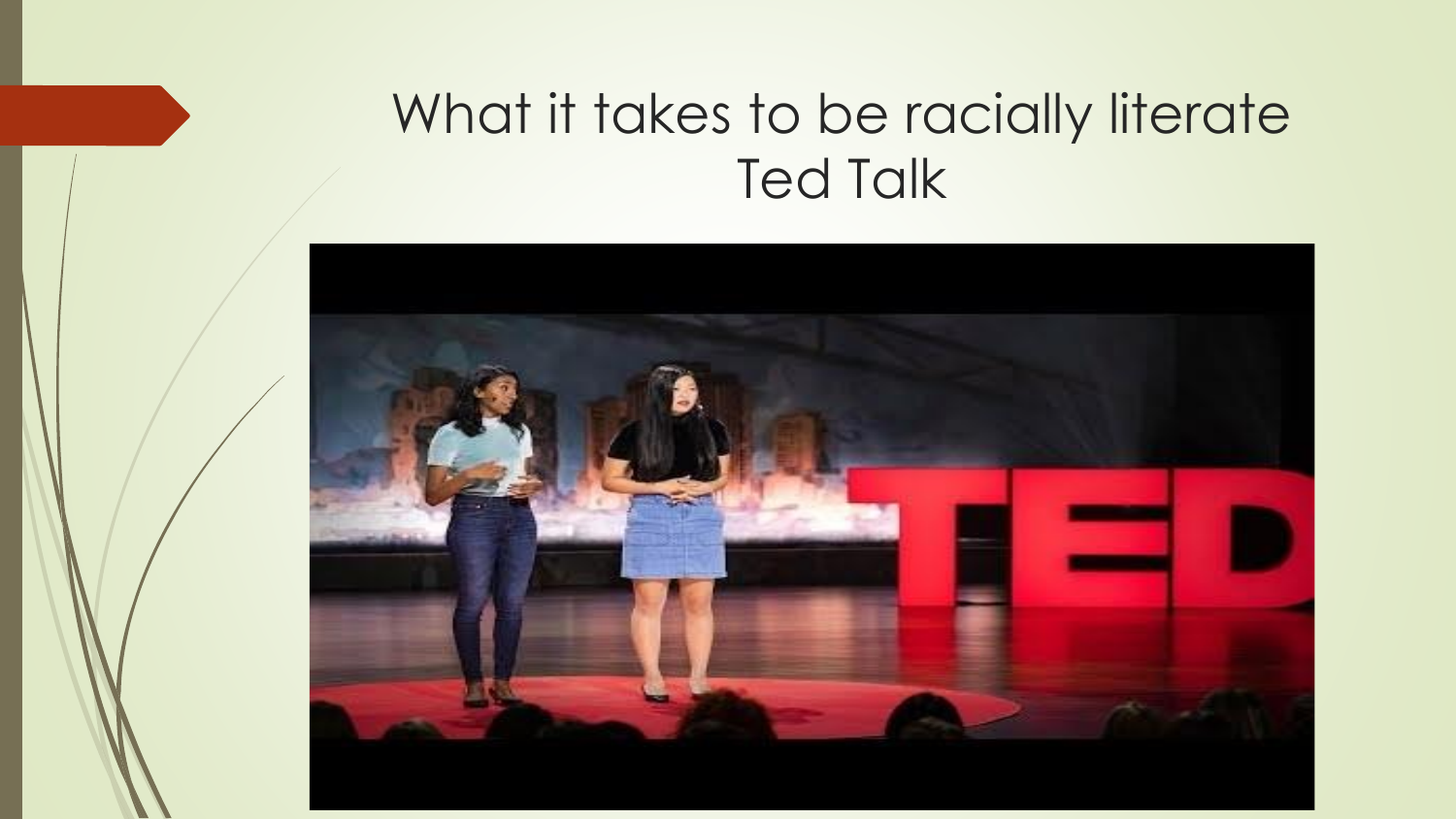# Perceptions shape our classrooms.

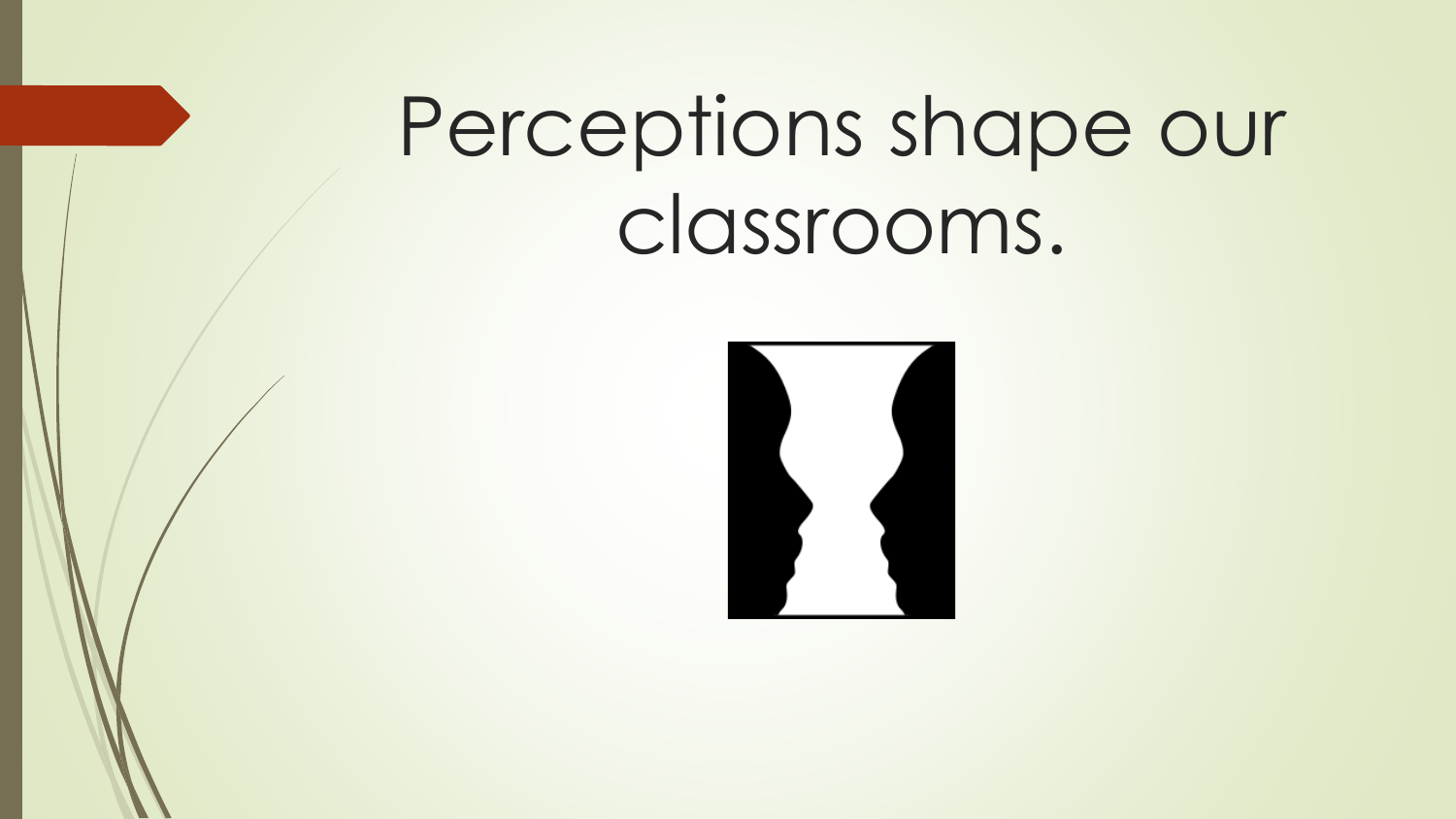### Inclusive Classroom Climate

- Encourage respectful and equitable participation
- Model inclusive language (using correct pronouns, correctly describing someone's physical appearance, avoiding stereotypes)
- Use multiple and diverse examples (art, visuals, authors)
- Respectfully communicate with students (pronouncing name without shortening, not asking a person to be representative of a group or expert on culture or group they belong to)
- Address offensive, discriminatory or insensitive comments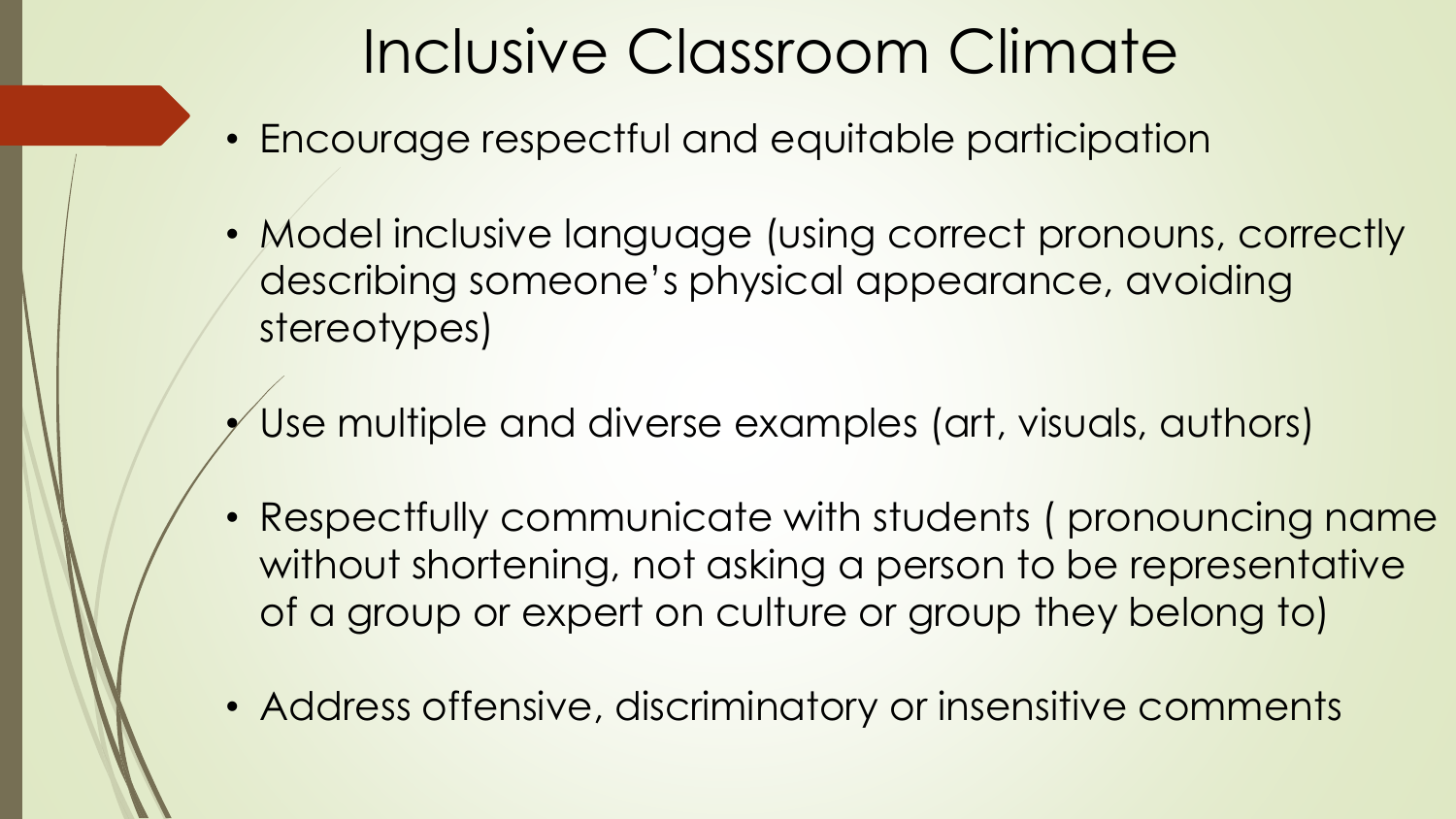#### **Calling Out Vs. Calling In**

You may need to redirect a discussion in class and depending the context there are two ways to think about doing that.

### *Calling Out*

- When you need to interrupt to prevent further harm and press pause
- "That word/comment is offensive. Is there a different way you could say that?"
- "I don't find that funny. Tell me why that's funny to you"
- "In English that can be hurtful. Let's talk about why"

#### *Calling In*

- When you see an opportunity to explore and learn from each other
- "Why do you think that is true…?
- "How might someone else see this differently?"
- "How can your words have an effect on someone listening to you?"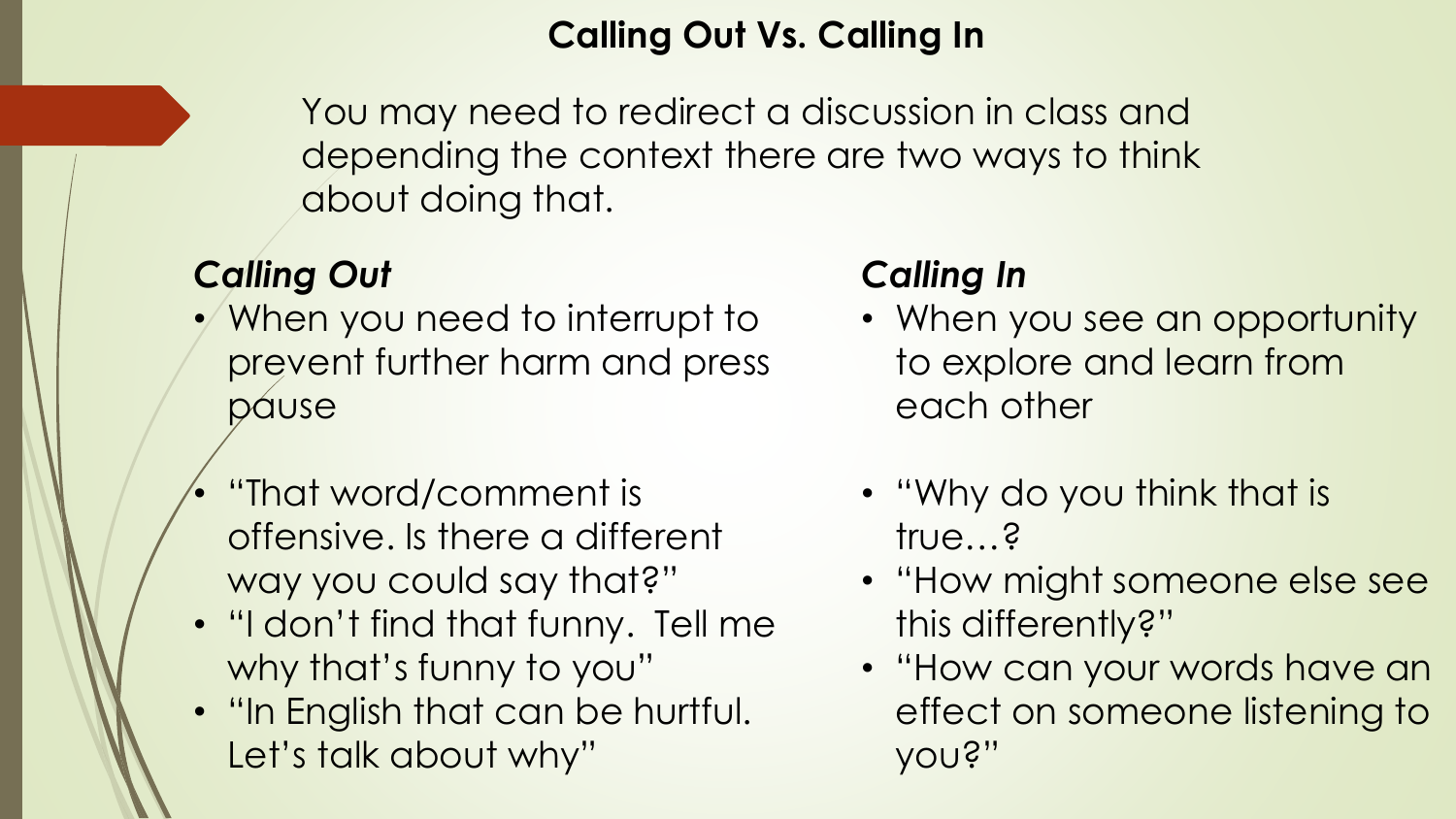Lesson plans

1.Describing people L.1 and L.2

2. Juneteenth- Two versions A.L. 1-3 B.L. 4+

3. Equity vs. Equality- Two Versions A.L. 1-3 B.L. 4 +